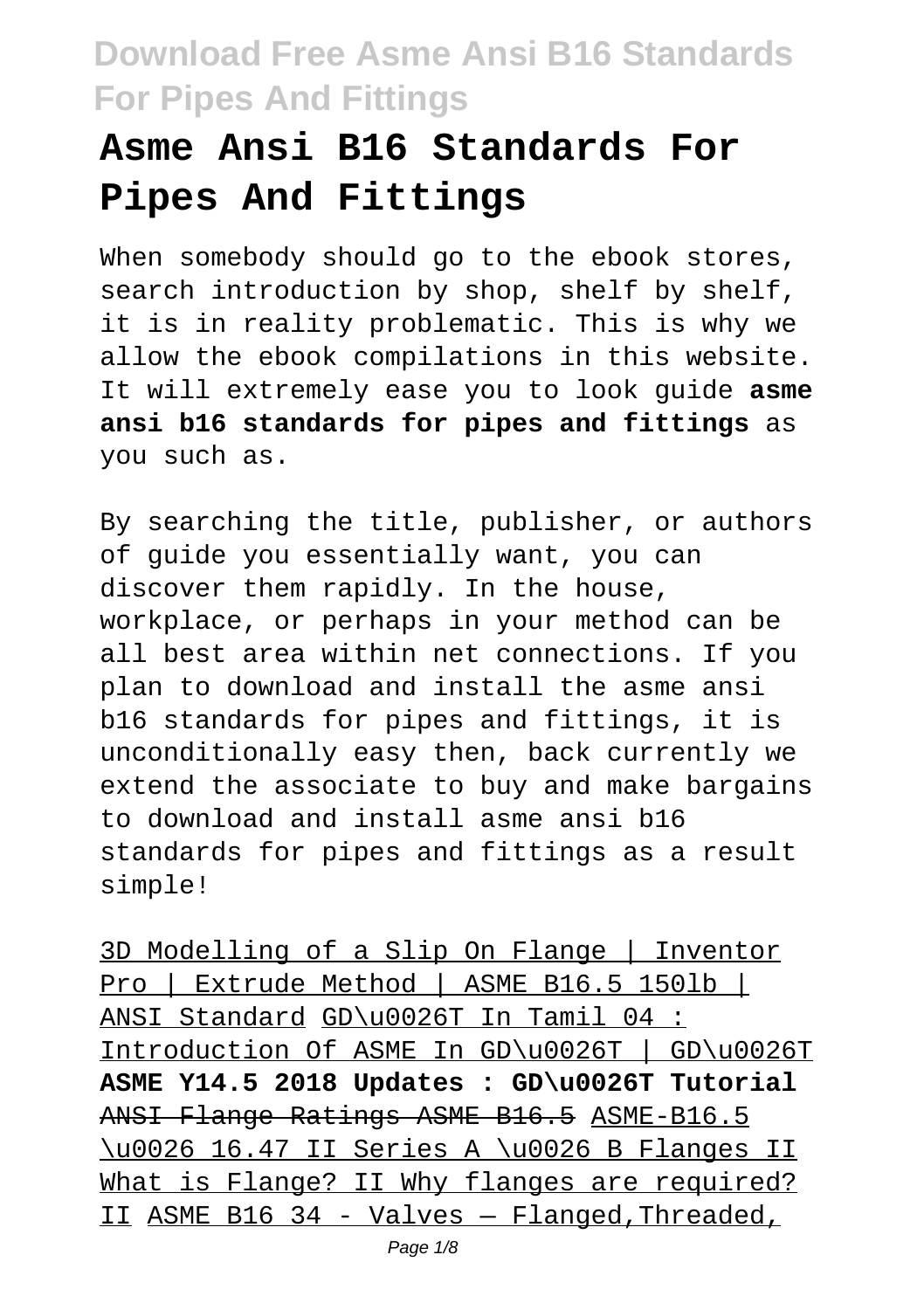and Welding End. Content tour and some details. **PIPING CODES \u0026 STANDARDS # ASME - OIL\u0026 GAS PROFESSIONAL** HOW TO CALCULATE HOLE DISTANCE OF PITCH CIRCLE DIAMETER(PCD) OF FLANGE Design of Flanges in Pressure Vessels Learn GD\u0026T Completely In Tamil | Geometric Dimensioning And Tolerancing How To Use ASME B16.10 To Determine the Valve Length #Standard Tips 4 2. Codes \u0026 Standards Used In Piping Industry (English) Geometric Dimensions \u0026 Tolerancing (GD\u0026T) basics introduction in tamil Impact Testing on ASME B31.3 Process Piping - API 570 and API SIFE Exam Question **ASME II Parts and Allowable Stress Values in Section II Part D - API 510, API SIFE Exams What is Stainless Steel A351 CF3 CF8 A182 304 316 #ASME B16.34 Valve Material 5/5** Calculate Piping Design Thickness based on ASME B31 3 on API 570 Piping Inspector Exam! How High Pressure Can Class150 Valve Hold #ASME B16.34 Valve Pressure 1/2 **What is CV and How to use CV #Design Tips 5** Basics of pipe flanges \u0026 Classification

How to read a METRIC pipe scheduleBasics of Flange | Piping Analysis **Metallic Gaskets for pipe Flanges | ASME B16.20 | Content tour and Gasket details** What is the rating / Class of flange?(With reference to ASME B16.5) **How To Use ASME B16.5 To Design a Valve Flange #Standard Tips 3** Universal Flange and Pipe Fixture holds standard ASME / ANSI / DIN flanges. best mobile app for Pipes, Flanges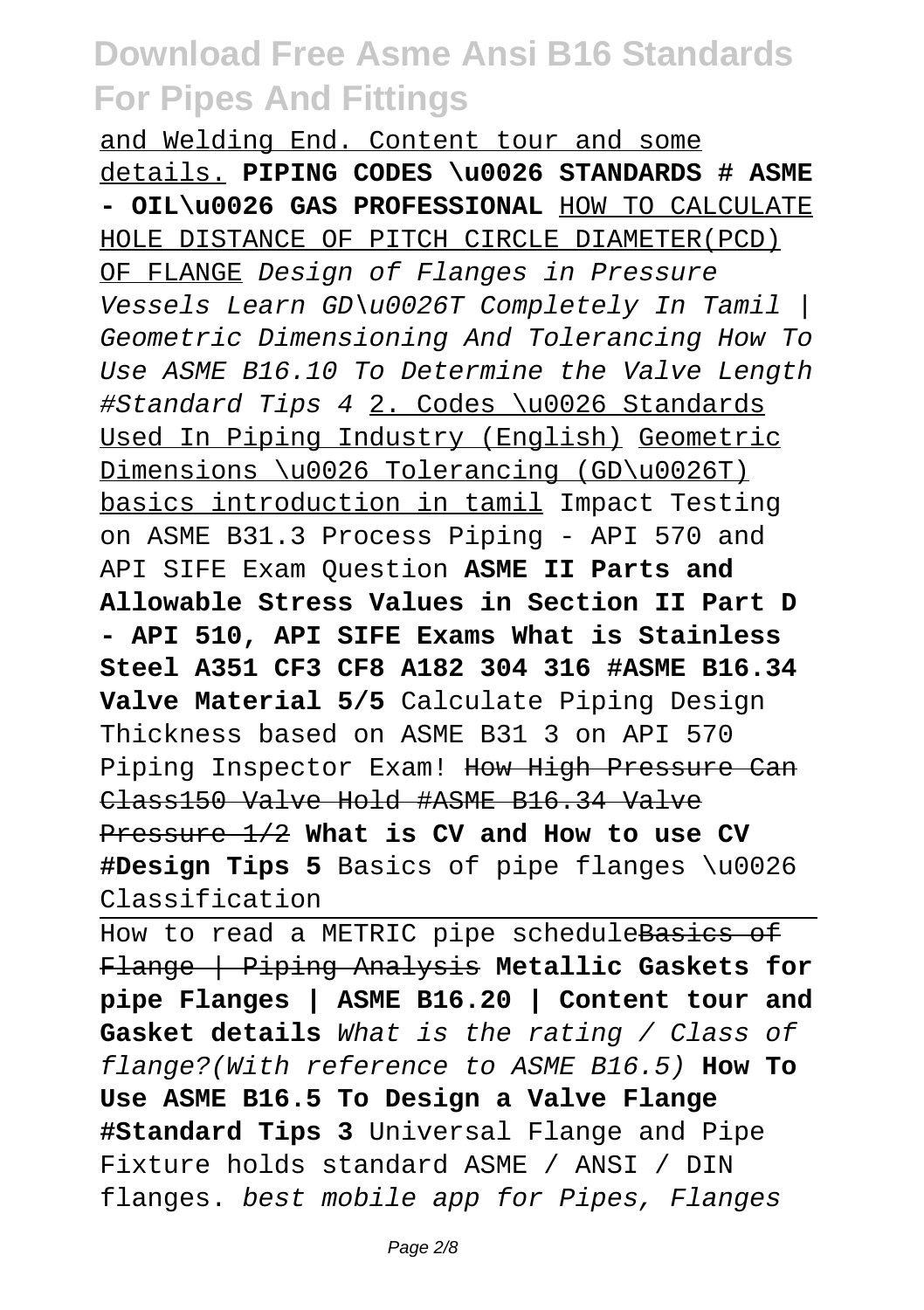and fitting dimensions as per ASME standards flange OD PCD hole dia PDF free download/flange dimensions chart pdf in mm Brownells Data Book DFT Severe Service Control Valve - Problems and Solutions **Asme Ansi B16 Standards For**

The ASME - American Society of Mechanical Engineers - ASME/ANSI B16 Standards covers pipes and fittings in cast iron , cast bronze, wrought copper and steel.. ASME/ANSI B16.1 - 1998 - Cast Iron Pipe Flanges and Flanged Fittings. This Standard for Classes 25, 125, 250 Cast Iron Pipe Flanges and Flanged Fittings covers:

### **ASME/ANSI B16 Standards for Pipes and Fittings**

The ASME - American Society of Mechanical Engineers - ASME/ANSI B16 Standards covers pipes and fittings in cast iron, cast bronze, wrought copper and steel. ASME/ANSI B16.1 - 1998 - Cast Iron Pipe Flanges and Flanged Fittings. This Standard for Classes 25, 125, and 250 Cast Iron Pipe Flanges and Flanged Fittings covers:

### **Standards of Pipes and Fittings (ASME/ANSI B16)**

This Standard is allied to ASME standards B16.18 and B16.22. It provides requirements for fitting ends suitable for brazing. This Standard covers: (a) pressure-temperature ratings; (b) abbreviations for end connections; (c) size and method of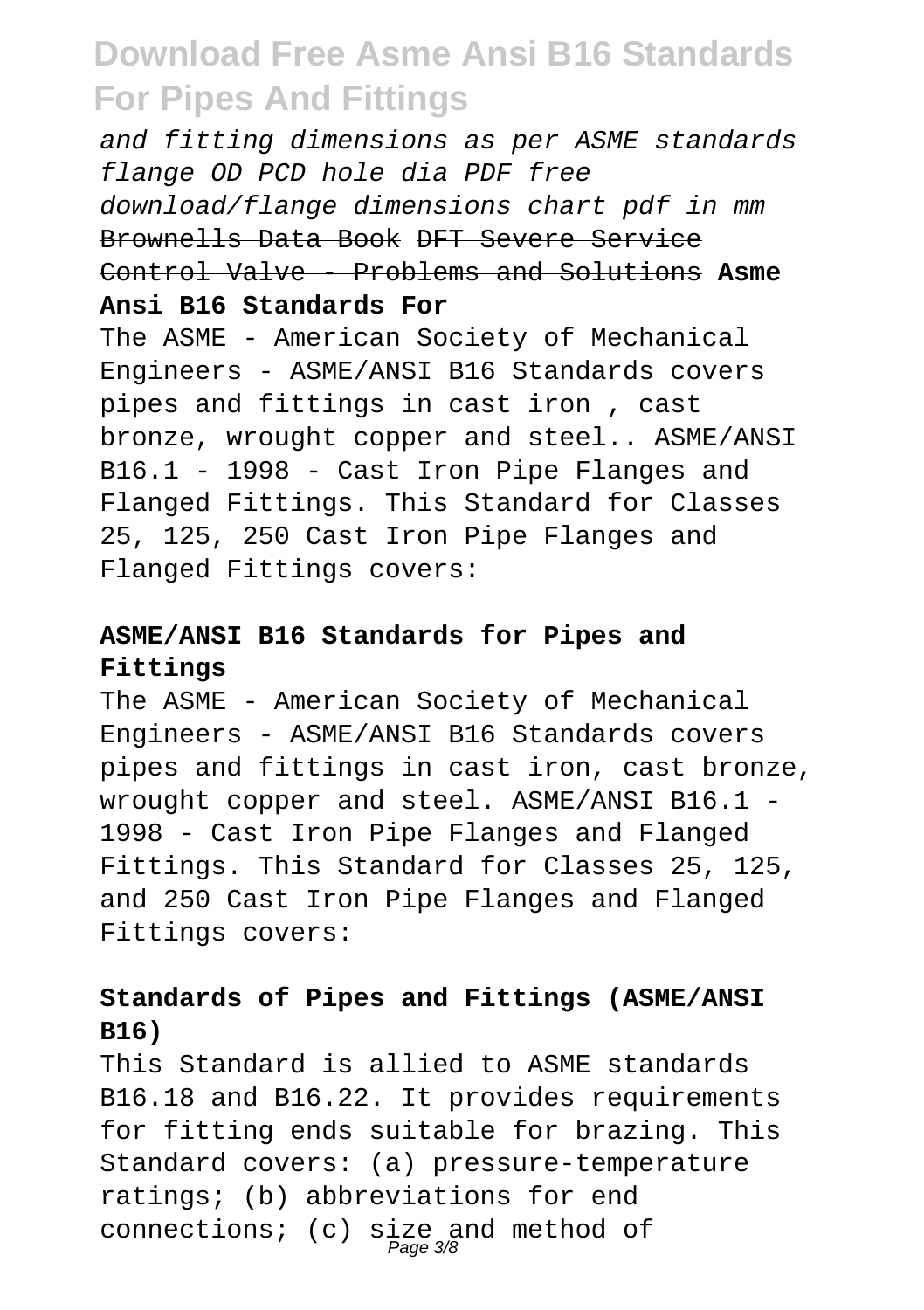designating openings of fittings; (d) marking; (e) material; (f) dimensions and tolerances; and (g) testing.

### **B16 Standardization of Valves, Flanges, Fittings, and ...**

ASME has been defining piping safety since 1922. ASME B16.5 Pipe Flanges and Flanged Fittings: NPS 1/2 through NPS 24 Metric/Inch Standard covers pressure-temperature ratings, materials, dimensions, tolerances, marking, testing, and methods of designating openings for pipe flanges and flanged fittings. Included are: (3) flanged fittings with rating class designation 400, 600, 900, and 1500 in sizes NPS 1/2 through NPS 24 and flanged fittings with rating class designation 2500 in sizes NPS 1 ...

### **B16.5 - Pipe Flanges & Flanged Fittings - ASME**

ANSI/ASME B16.14-1991 Ferrous Pipe Plugs, Bushings, and Locknuts with Pipe Threads. This Standard for Ferrous Pipe Plugs, Bushings, and Locknuts with Pipe Threads covers: (a) pressure-temperature ratings; (b) size; (c) marking; (d) materials; (e) dimensions and tolerances; (f) threading; and (g) pattern taper.

### **ANSI/ASME B16.14-1991 - American National Standards Institute**

ASME/ANSI B16.5 2500lb Blind Flange. Our company offers a wide range of flanges like Page 4/8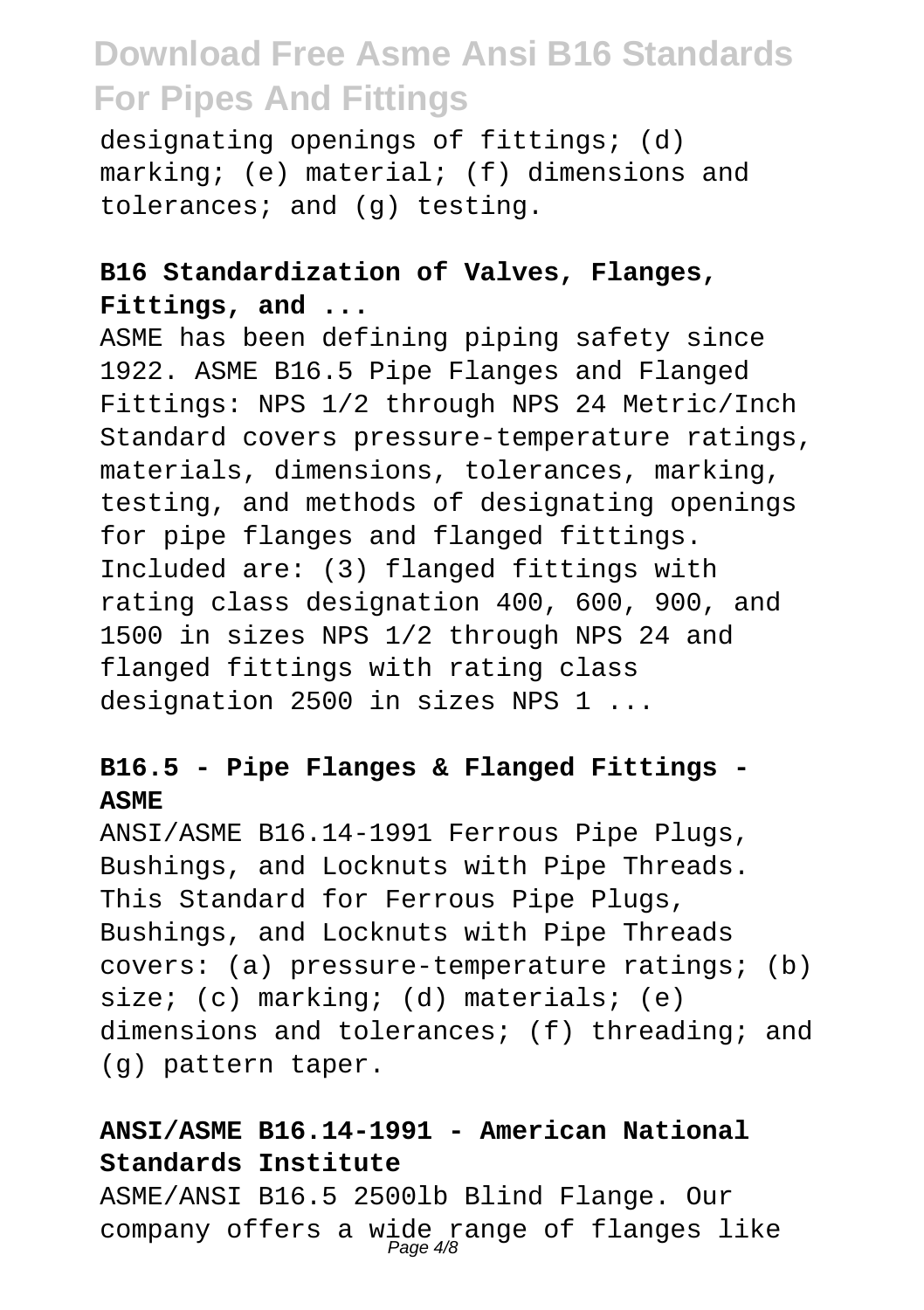PL, SW, BL, WN,SO,LJ, ASME/ANSI B16.5 1500LB blind Flanges etc., which is precisely engineered in accordance with international quality standards totally. These flanges are highly durable, corrosion resistant and reliable. Our range of flanges finds application in industries like engineering, construction, chemical, oil field and power plant.

#### **ASME/ANSI B16.5 2500lb Blind Flange /Standards, Dimensions ...**

ANSI B16.9 standard is Factory-Made Wrought Steel Butt-welding Fittings. The B16.9 standard covers the information of general scope, pressure ratings, sizes, marking requirement, material, pipe fittings dimensions, butt welding ends preparation, design proof test, test and inspection for products, and the tolerance requirements.

### **ANSI B16.9 standard is Factory-Made Wrought Steel Butt ...**

These gaskets are dimensionally suitable for use with flanges described in reference flange standards ASME B16.5, ASME B16.47, API Specification 6A, and ISO 10423. This Standard covers spiral-wound metal gaskets and metal-jacketed gaskets for use with raised-face and flat-face flanges. B16.21: Nonmetallic Flat gaskets for pipe flanges

#### **ASTM, ASME or ANSI? – Trupply LLC**

ASME offers a continuously evolving portfolio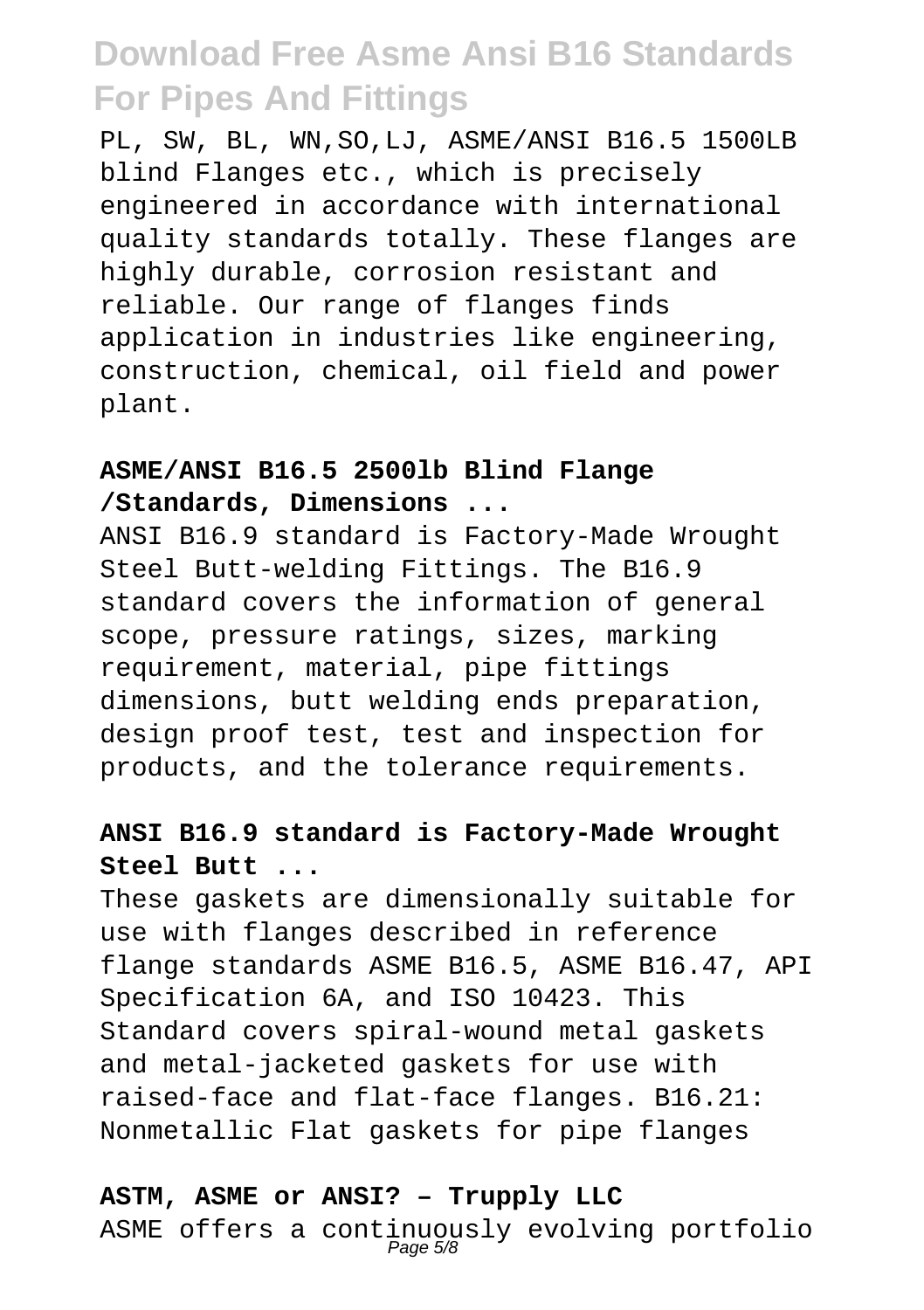of standards across topics like pressure technology, construction equipment, piping & nuclear components.

#### **Codes & Standards - ASME**

3. ANSI was founded in 1918 whereas ASME was founded in 1880. 4. ANSI has designated approximately 9500 standards whereas ASME has developed. 600 codes and standards for various mechanical devices. 5. ANSI has its members chosen from government agencies, academic fields, individuals, organizations, and corporations whereas ASME has engineering

#### **Difference Between ANSI and ASME | Difference Between**

Marcel Piping is well known ASME B16.5 Flange Manufacturers in India, ANSI B16.5 standard covers Pipe Flanges and Flanged Fittings for size NPS ½" to 24" for above NPS 26" to 60" it should be as per ASME B16.47.Each specification further delineates flanges into pressure classes: 150, 300, 400, 600, 900, 1500 and 2500 for B16.5

### **ASME B16.5 Flange, ANSI B16.5 Class 150, Class 300 Flange**

ASME B16.11 is the standard for the forged steel fittings, including socket weld and threaded type. Material including carbon steel, alloy steel and stainless steel. Also described as Class 2000, 3000, 6000 threaded end fittings and Class 3000, 6000, and 9000 for socket weld end fittings. Page 6/8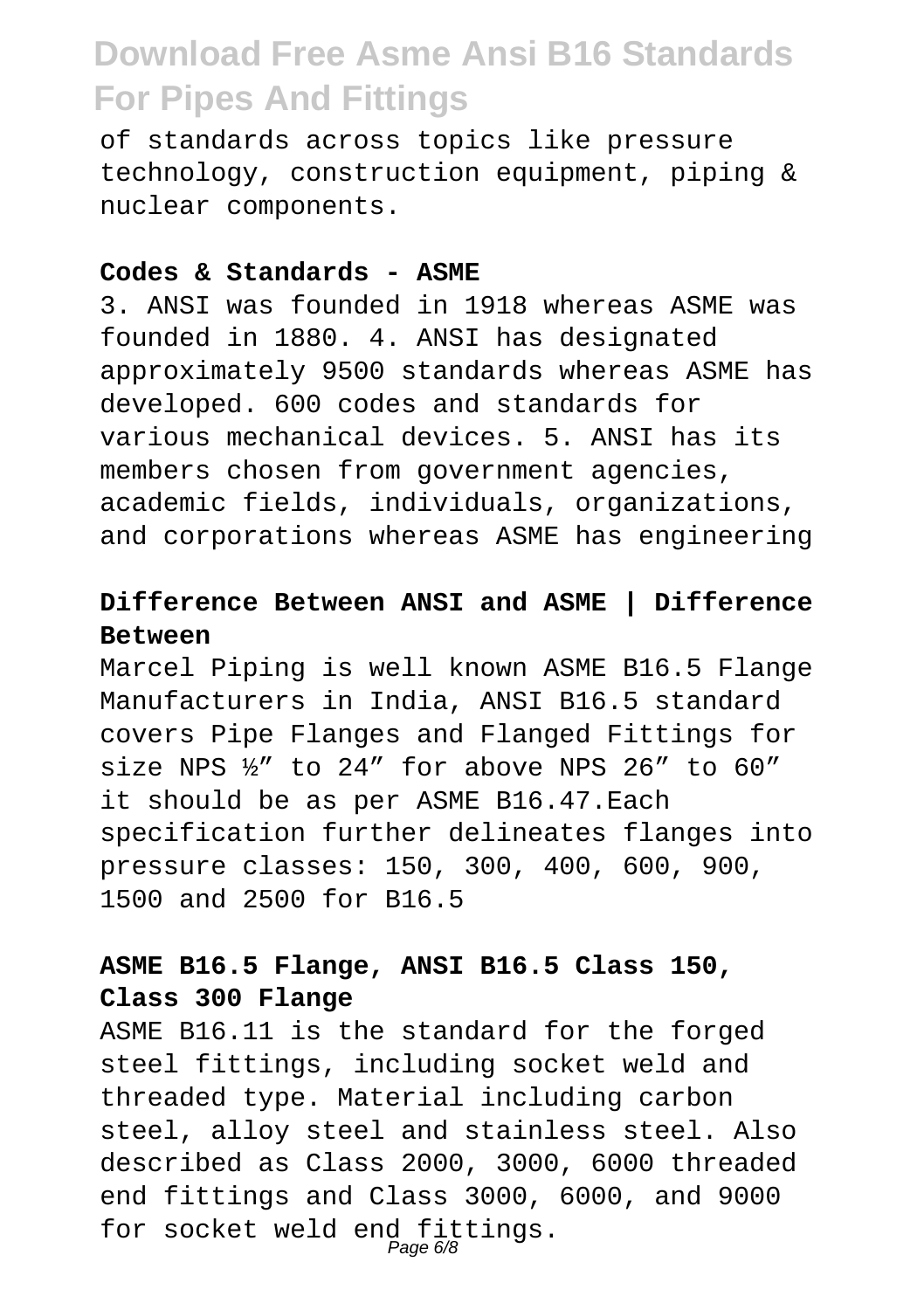### **ASME B16.11 Specification for Forged Steel Fittings ...**

ANSI establishes and accredits performance and quality standards for products and services in a wide variety of sectors, while ASME is primarily focused on boilers and pressure vessels. ANSI is focused on strengthening the US's market position, while ASME is focused on developing solutions to mechanical engineering problems and safety issues.

### **ASME vs. ANSI: What's The Difference? | American Heating ...**

ANSI/ASME B16.39-1998 Pipe Unions, Malleable Iron Threaded. Provides requirements for the following: (a) design; (b) pressuretemperature ratings; (c) size; (d) marking;  $(e)$  materials; (f) joints and seats; (q) threads; (h) hydrostatic strength; (i) air pressure test; (k) sampling; (l) coatings; and (m) dimensions

### **ANSI/ASME B16.39-1998 - Pipe Unions, Malleable Iron Threaded**

In 1920, the American Engineering Standards Committee[later the American Standards Associa-tions (ASA)] organized Sectional Committee B16 to unify and further develop standards for pipe flanges and fittings (and later for valves and gaskets). Co-sponsors of the B16 Committee were